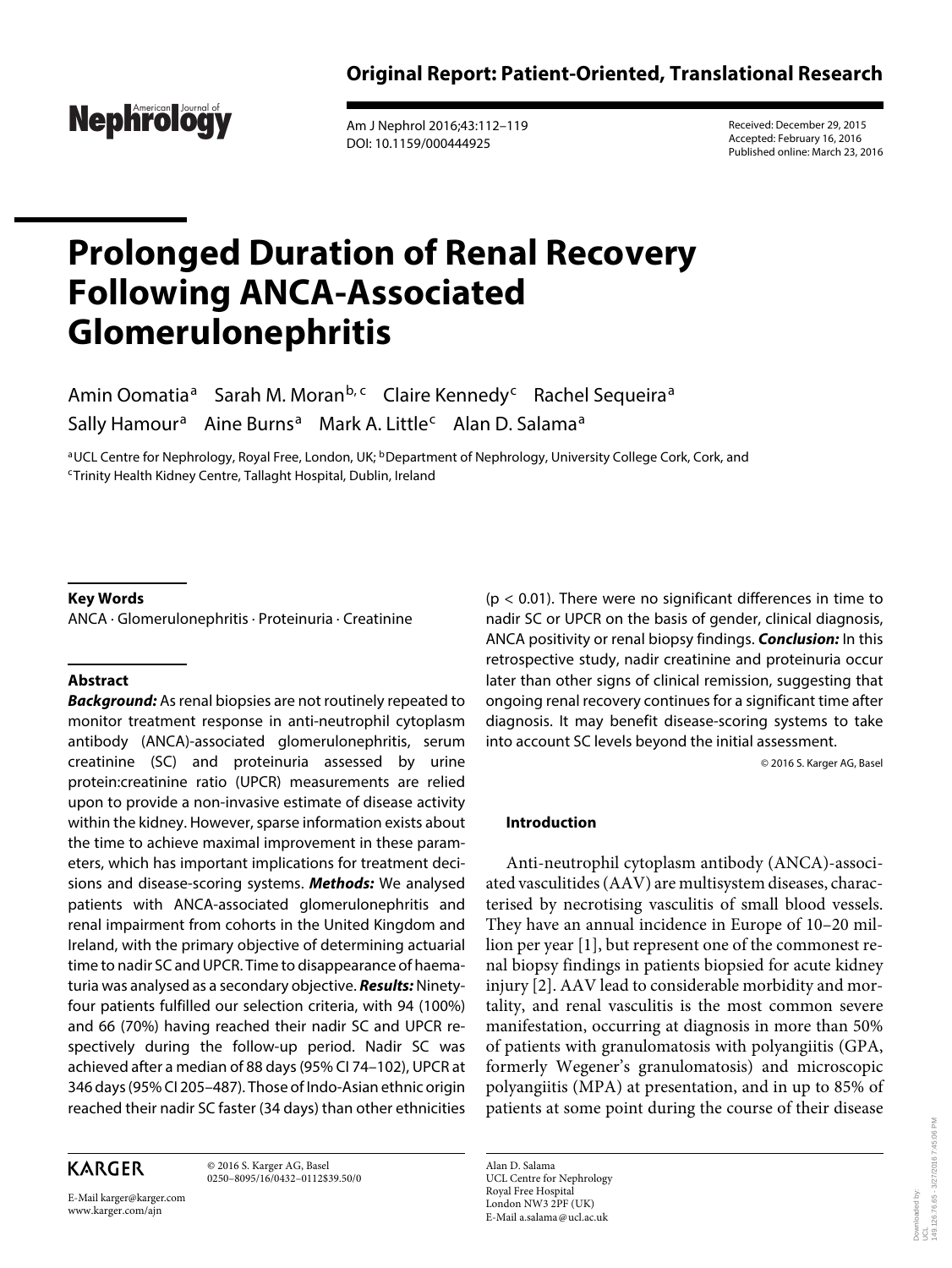[3]. Immunosuppressive therapies form the mainstay of treatment, and remission is achieved in more than 90% of cases, with improvement in renal function, while up to 55% of patients requiring dialysis at presentation will regain independent renal function [3–5] .

 Measurements of serum creatinine (SC) and proteinuria, quantified by urine protein:creatinine ratios (UPCR), provide important information about renal function and are used as non-invasive assessments of disease activity in the kidney. Improvement in renal function following diagnosis and treatment suggests that active healing and remodelling is taking place, while delay in renal recovery may suggest ongoing disease activity, requiring treatment modification. These changes should also be reflected in disease-activity scores, such as the Birmingham Vasculitis Activity Score (BVAS) [6]. Since treatment-associated toxicity is a common cause of morbidity and mortality, and almost 50% of AAV patients will suffer a relapse within 5 years from diagnosis, customising therapy based on disease activity is critical [7, 8] . While the renal biopsy is the definitive test for suspected active disease, clinical trials of novel AAV therapies and protocols frequently use renal function parameters as endpoints. Therefore, defining the tempo of renal recovery is important for interpretation of observed changes in individual patients, so as to make appropriate and necessary decisions about repeat biopsies, treatment alterations, as well as designing valid trial endpoints [9]. In particular, it is important to know how long it takes for markers of renal function to reach a nadir, indicating a return to baseline function or, as is more often the case, a new baseline following some degree of irreversible damage due to the previous vasculitic activity. It has been shown from clinical trials enrolling patients with lupus nephritis that proteinuria frequently fails to completely resolve within the first 6 months from diagnosis [10] , a period much longer than initially thought, which has led to modifications in subsequent trial endpoints. If the same were true of AAV, this could have significant implications for setting trial endpoints and should alter how we score disease activity beyond the first assessment. The BVAS, typically used at diagnosis and each subsequent follow-up visit, is a good reflection of disease severity and is useful for monitoring progression or improvement. However, the renal section of the scoring system requires the clinician to score the presence of elevated SC and urinary abnormalities (proteinuria and haematuria) at initial presentation, but only urinary abnormalities on subsequent visits [6] . Since both poor renal function and urinary abnormalities could imply active disease and inflammation in the kidney, it is surprising and somewhat inconsistent that only the latter is scored as a marker of active disease. Currently, there exist only sparse data describing the tempo of renal function recovery in AAV patients [11-13].

 The primary aim of this retrospective study was to determine the kinetics of SC and UPCR alteration following initiation of treatment of AAV, and to determine the duration before they reach nadir levels. The secondary objectives were to identify independent predictors of this value and to estimate the time taken for haematuria to resolve.

## **Materials and Methods**

## *Inclusion Criteria*

 Data were gathered from patients diagnosed with AAV and followed at the vasculitis clinics at the Royal Free Hospital, London (UK cohort), Tallaght Hospital, Dublin, and Cork University Hospital, Cork (Irish cohort) between 1990 and 2013, and recruited to the Irish Rare Kidney Disease registry and UKIVAS national registry (www.ukivas.org). Patients were included if they had GPA or MPA as defined by the Chapel Hill Consensus Conference [14]. In addition, all had renal impairment due to glomerulonephritis, with SC level >110 μmol/l and/or an estimated glomerular filtration rate (eGFR) by abbreviated MDRD equation  $\leq 90$  ml/ min at diagnosis [15] , where diagnosis was defined as the start of immunosuppressive treatment or positive histological assessment, whichever occurred first. All patients were treated with standard induction therapy, consisting of oral prednisolone and pulsed intravenous cyclophosphamide or rituximab, with adjunctive plasmapheresis for those with severe renal failure (creatinine >500 μmol/l or dialysis dependent) or pulmonary haemorrhage, and followed by maintenance therapy with oral prednisolone and azathioprine or mycophenolate mofetil, according to published EULAR recommendations [16] . All patients were followed for at least 1 year post diagnosis, or until death if occurring sooner, prior to database query. Patients were excluded if they had less than 4 recorded SC and/or UPCR measurements, had inadequate clinical or biochemical data available from the time of diagnosis (e.g. patients diagnosed elsewhere) or remained dialysis dependent 90 days after diagnosis. In cases where patients had 4 or more recordings of only 1 or 2 of the parameters, their information was still used but excluded in the analysis of the deficient parameter  $(fig. 1)$ .

 We recorded demographic, clinical, biochemical and immunological data including gender, ethnicity, age at diagnosis, primary diagnosis, ANCA subtype (proteinase 3 (PR3)- or myeloperoxidase (MPO)-ANCA) status, biopsy findings according to the Berden et al. [17] histological classification, induction and maintenance immunosuppression regimen, administration of renin angiotensin system inhibitors within the first 3 months of treatment, presence or absence of haematuria on urinary dipstick testing, as well as SC and UPCR test results. UPCR was calculated from testing of urine for protein and creatinine using spot urinary samples. Haematuria was deemed to be present if the dipstick of these samples obtained during follow-up was more than 'trace' positive. Lab-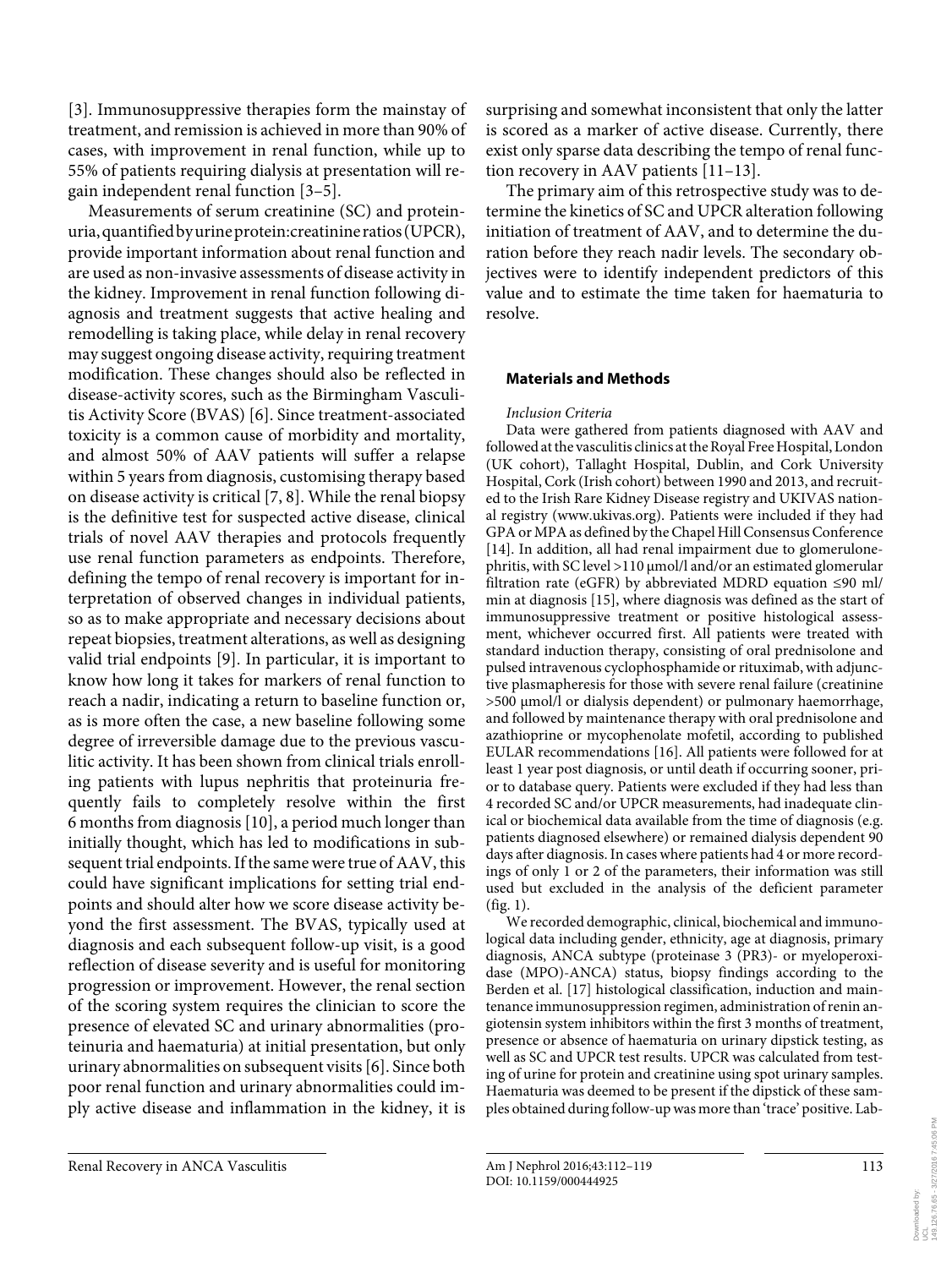

**Fig. 1.** Flowchart of patients screened and included in the study.

oratory quantification of the number of erythrocytes was not done. Where data were missing from registry entries, a thorough review of the hospital laboratory databases, patient notes and clinic letters was conducted.

## *Analysis of Nadir Values*

 Nadir SC and urinary PCR values were defined as the earliest point at which the difference between 2 consecutive test results was less than 5%. Similarly, resolution of haematuria was defined as 2 consecutively negative results, with haematuria being considered present if measured as greater than trace positivity on dipstick testing. Time to nadir was therefore expressed as the number of days from date of diagnosis to the earliest date at which the value in question plateaued.

# *Statistical Analysis*

 Statistical analysis with actuarial life table survival analysis was performed to construct Kaplan–Meier curves, which were compared using the log-rank test. Nadir values were expressed as median and 95% CI. SPSS version 22 (IBM) was used to perform statistical analyses.

# **Results**

 We screened 199 patients from which a total of 94 patients were identified from the 3 sites; these patients satisfied the entry criteria (fig. 1). All recruits provided informed consent for enrolment into UKIVAS (NRES 10/H/1102/77) or the Irish Rare Disease registry (REC Ref 2012138104).

# *Nadir SC*

All 94 included cases reached a nadir creatinine (table 1). The median starting creatinine in this cohort was 308 μmol/l (range 100–1,116 μmol/l) and the median nadir creatinine was 133 μmol/l (range 72–341 μmol/l). Significant differences between starting creatinines in the sub-groups existed only between male and female patients, in those patients who received plasma exchange and those who did not, and in patients who were given or not given methylprednisolone. Differences in the absolute nadir creatinine achieved between the sub-groups existed between males and females, MPO- and PR3-ANCA and between MPA and GPA. The median time taken to achieve the nadir was 88 days (95% CI 74-102 days; fig. 2a), with no significant differences existing between males and females (88 vs. 93 days, respectively). There was no difference in time to nadir according to clinical vasculitic syndrome (GPA vs. MPA), antibody specificity (MPO- vs. PR3- ANCA), type of induction regimen (cyclophosphamide vs. non-cyclophosphamide, including rituximab); additional methylprednisolone vs. no methylprednisolone; adjunctive plasmapheresis vs. no plasmapheresis, Berden class, or use of maintenance renin angiotensin aldosterone system (RAAS) blockers. However, there was a significant difference found according to self-reported ethnicity (fig. 2b). Asian patients had a significantly shorter median time to nadir SC when compared to Caucasian or 'other' patients (34 vs. 94 and 86 days, respectively,  $p < 0.001$ ).

Downloaded by:

vd beloed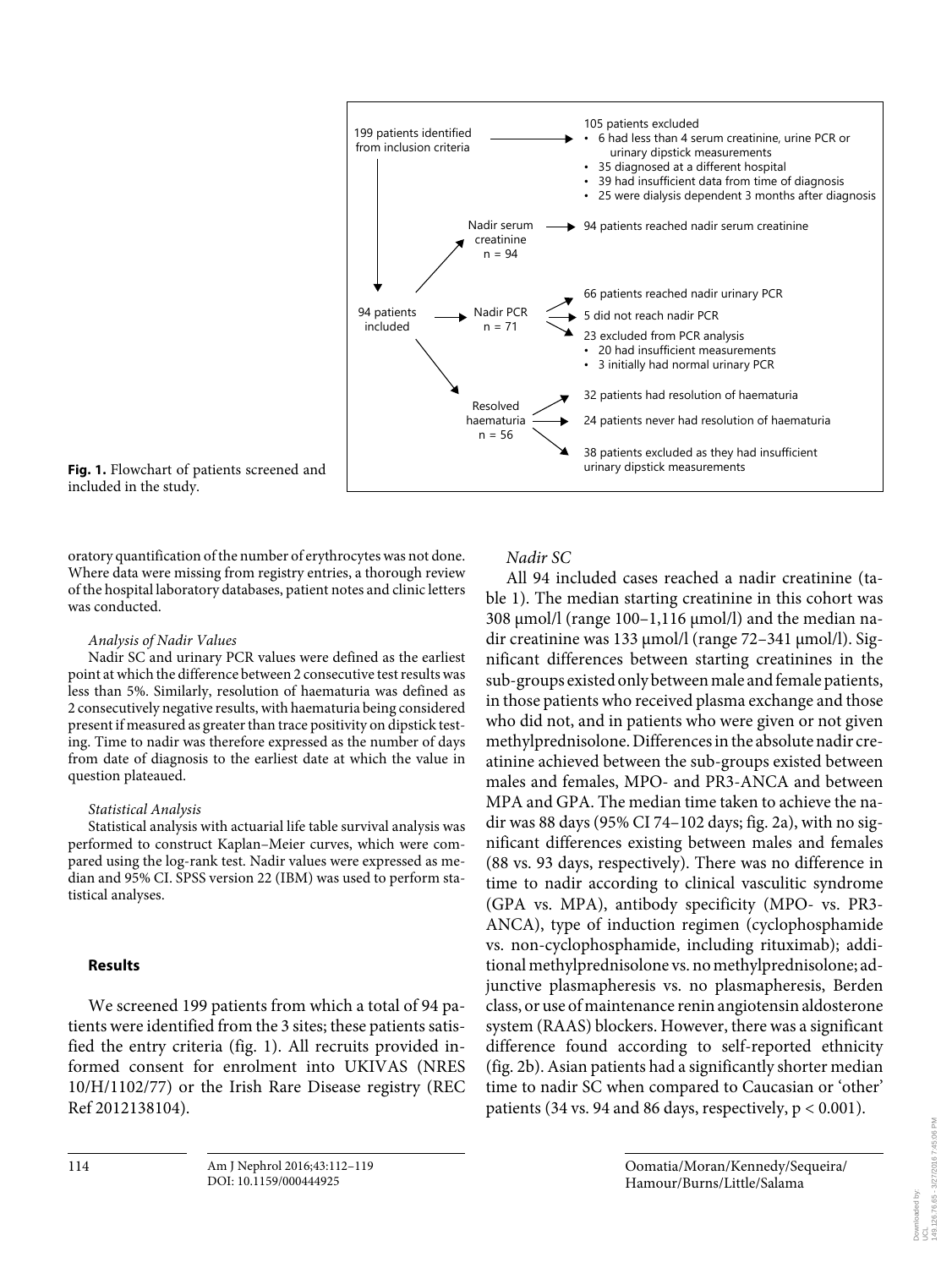| Sub-group                      | Number  | Initial creatinine,<br>µmol/l, median (IQR) | Nadir creatinine,<br>µmol/l, median (IQR) | Time to nadir creatinine,<br>days, median (95% CI) | Log-rank test,<br>p value |
|--------------------------------|---------|---------------------------------------------|-------------------------------------------|----------------------------------------------------|---------------------------|
| All patients                   | 94      | 308 (222-525)                               | $133(108-180)$                            | $88(74-102)$                                       |                           |
| Gender                         |         |                                             |                                           |                                                    | 0.9                       |
| Female                         | 41      | 279 (185-357)                               | $119(103 - 157)$                          | $93(62 - 124)$                                     |                           |
| Male                           | 53      | 383 (229-592)                               | $140(117-212)$                            | $88(76-100)$                                       |                           |
| Race                           |         |                                             |                                           |                                                    | < 0.001                   |
| Caucasian                      | 75      | 309 (222-548)                               | $135(111-193)$                            | $94(77-111)$                                       | (comparing all            |
| Asian                          | 7       | 262 (228-280)                               | $136(112 - 219)$                          | $34(0-70)$                                         | 3 groups)                 |
| Other                          | 12      | 353 (195 - 558)                             | $108(91-123)$                             | $86(64-108)$                                       |                           |
| Diagnosis                      |         |                                             |                                           |                                                    | 0.13                      |
| <b>MPA</b>                     | 59      | 339 (256-521)                               | $153(110-211)$                            | $87(72-102)$                                       |                           |
| <b>GPA</b>                     | 35      | 240 (159-529)                               | $123(107-135)$                            | $100(56-144)$                                      |                           |
| <b>Biopsy</b> findings         |         |                                             |                                           |                                                    | 0.24                      |
| Not done                       | 23      | 320 (132-500)                               | $134(101-205)$                            | $129(57-200)$                                      | (comparing)               |
| All biopsied                   | 71      | 307 (226-557)                               | $133(108-180)$                            | $86(73-99)$                                        | only the                  |
| Crescentic                     | 24      | 358 (266-631)                               | $129(105-173)$                            | 98 (49-147)                                        | groups with               |
| Mixed                          | 20      | $303(210-500)$                              | $137(108-179)$                            | $86(71-101)$                                       | known biopsy              |
| Sclerotic                      | $\,8\,$ | 281 (167-438)                               | 184 (113–223)                             | $44(39-47)$                                        | results)                  |
| Focal                          | 19      | 262 (226-584)                               | $128(112-171)$                            | $49(23 - 75)$                                      |                           |
| <b>ANCA</b>                    |         |                                             |                                           |                                                    | 0.3                       |
| <b>MPO</b>                     | 51      | 339 (231-498)                               | $155(112-211)$                            | $88(72-104)$                                       | (comparing all            |
| PR <sub>3</sub>                | 38      | 285 (194-592)                               | $124(102-136)$                            | $85(50-120)$                                       | 3 groups)                 |
| Negative                       | 5       | 279 (177-751)                               | $130(90-233)$                             | $182(6 - 358)$                                     |                           |
| Induction regime®              |         |                                             |                                           |                                                    | 0.08                      |
| Cyclophos                      | 83      | 309 (222-557)                               | $131(107-178)$                            | $91(78-104)$                                       |                           |
| Non-cyclo                      | 7       | 224 (147-339)                               | $161(90-179)$                             | $38(20-56)$                                        |                           |
| Steroid induction <sup>1</sup> |         |                                             |                                           |                                                    | 0.69                      |
| Methylpred                     | 56      | $355(228-601)$                              | $137(110-180)$                            | $86(76-96)$                                        |                           |
| Non-methyl                     | 31      | 240 (141-448)                               | $119(89-175)$                             | $77(14-140)$                                       |                           |
| Plasma exchange <sup>¥</sup>   |         |                                             |                                           |                                                    | 0.41                      |
| Yes                            | 27      | 523 (348–674)                               | $137(110-181)$                            | $94(65-122)$                                       |                           |
| No                             | 62      | 280 (191-408)                               | $130(104-176)$                            | $83(54-112)$                                       |                           |
| $ACEi/ARB$ use? <sup>T</sup>   |         |                                             |                                           |                                                    | 0.79                      |
| Yes                            | 37      | 355 (236-559)                               | 134 (109-197)                             | $87(62 - 112)$                                     |                           |
| No                             | 56      | 286 (202-500)                               | $133(107-178)$                            | $91(73-109)$                                       |                           |

**Table 1.** Demonstrating presenting creatinine, actual nadir SC achieved and time to reach nadir with statistical analysis of time to reach nadir between sub-groups

 ∞ This information was unavailable for 4 patients. Δ This information was unavailable for 7 patients. ¥ This information was unavailable for 5 patients. <sup>T</sup> This information was unavailable for 1 patient.

# *Nadir UPCR*

 Of the 94 patients in the cohort, sufficient data on UPCR were available for 71 patients; of these 66 (93%) reached nadir proteinuria after a median time of 346 days (95% CI 205–487). Those not reaching nadir UPCR were followed up for a median time of 303 days (interquartile range (IQR) 177–811). There were no significant differences in time to nadir UPCR when making comparisons based on gender, ethnicity, ANCA specificity, clinical diagnosis, type of induction regimen, Berden histological class or use of maintenance RAAS blockade (table 2).

Overall, 57 of 71 patients (80%) achieved nadir UPCR of less than 50 mg/mmol, demonstrating near normalisation of urinary protein excretion.

# *Haematuria*

 Of the 94 recruits, sufficient results of urinary dipstick testing were available for 56 patients, of whom 32 (57%) had complete resolution of haematuria after a median of 448 days (95% CI 341–595). Those not reaching this endpoint were followed for a median time of 798 days (IQR 130–1,616). None of the covariates were significant-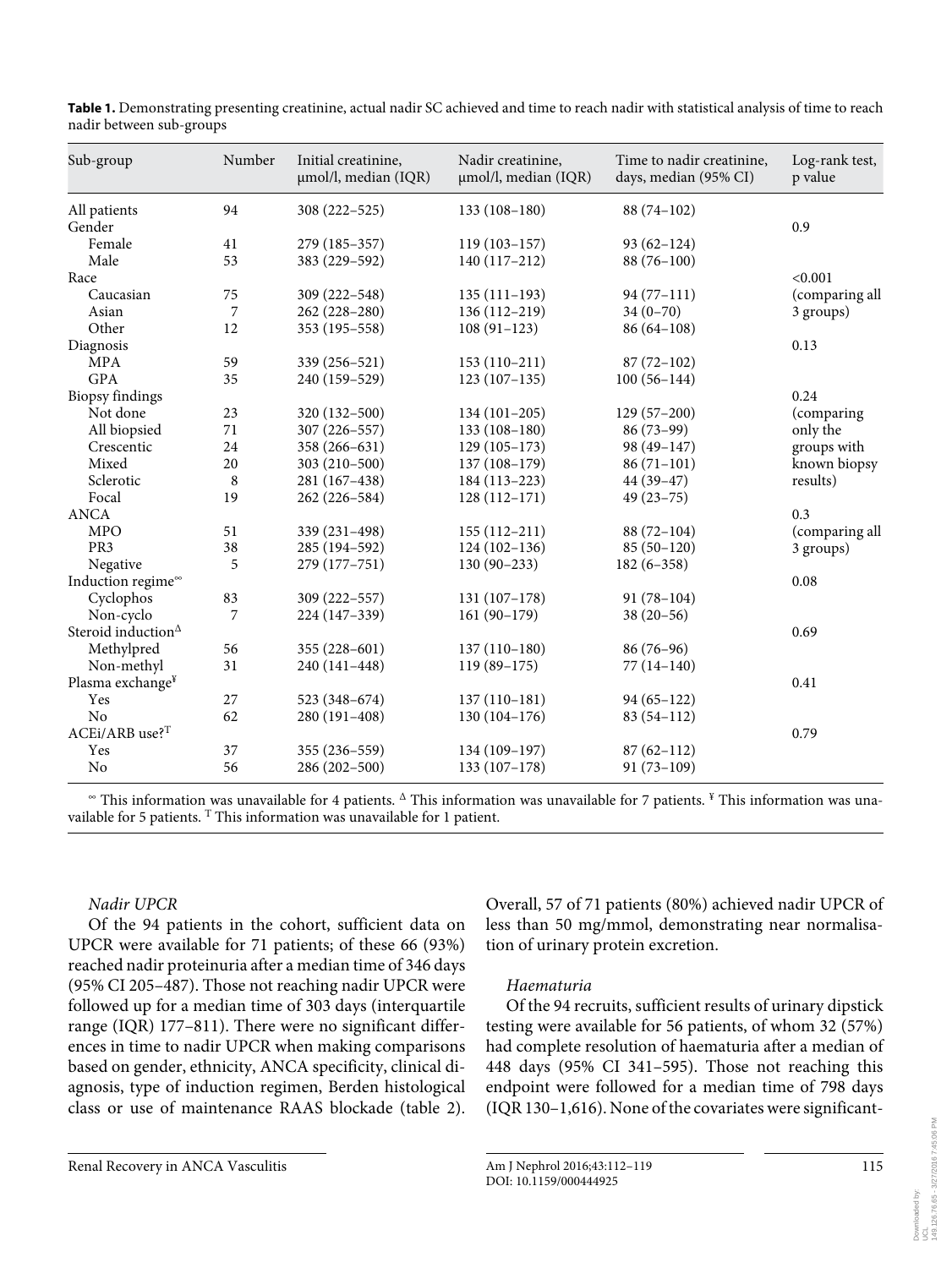

**Fig. 2.** Kaplan–Meier curves demonstrating the probability of reaching nadir creatinine over time. **a** Full cohort,  $n = 94$ ; error bars represent the 95% CI. **b** Probability of reaching nadir creatinine stratified by ethnicity.

ly associated with time to cessation of haematuria. Figure 3 summarises the 3 parameters on one Kaplan–Meier plot.

# *Cohort Validation: UK vs. Irish*

 To validate our results, we compared the time to nadir SC and UPCR between the UK and Irish cohorts (fig. 4). Respectively, the median time to nadir SC was  $80$  (n = 53) and 123 days ( $n = 41$ ),  $p = 0.017$  and to nadir UPCR was 427 (n = 42) vs. 322 (n = 29) days, p = 0.44. This difference in time to nadir creatinine between the UK and Irish cohorts was lost when the analysis was restricted to Caucasian patients ( $p = 0.12$ ), given that the Irish cohort was fully Caucasian and that we have identified a reduced time to nadir in Asian patients looking at the GPA and MPA sub-group, and the MPO-ANCA and PR3-ANCA sub-group.

# **Discussion**

 The time taken to reach nadir SC and UPCR is significantly longer than previously reported [13], with creatinine stabilising at a median of approximately 3 months post diagnosis, and proteinuria plateauing much later at a median of approximately 1 year post diagnosis.

 We found that these patterns were similar across different clinical syndromes, ANCA specificities, induction regimens and histological classes. Surprisingly, the use of RAAS blockade with ACE inhibitors or Angiotensin receptor blockers did not significantly impact on time to achieve nadir creatinine or UPCR, although the number of subjects in this sub-group analysis was small. Only ethnicity exerted a significant effect on time to achieve nadir creatinine, with Asian subjects achieving this in the fastest time.

 The reason why time taken to achieve a nadir SC was different in Asians is intriguing and not easily explained. While this may well be an artefact due to a small sample size of just 7 patients, it may represent a true difference in rates of renal resolution that may be hard to validate using clinical trial data, in which a vast majority of enrolled subjects have to date been Caucasian. Analysis of longitudinal registry data or validation from a study of larger Indo-Asian patient population may be more informative in this respect. Although there may be a greater degree of chronic renal damage found in patients with MPA/MPO-ANCA at presentation, there was no difference in time to achieve nadir in the GPA group compared to the MPA group [18] . In addition, no difference was found when we analysed the outcome according to histological classification, which likely reflects the classification groups, which currently focuses only on glomerular and not on tubulointerstitial damage.

 These data have implications for patient management, disease scoring and trial design. For example, half the number of patients continue to experience improvement in excretory kidney function after 3 months, a point at which induction therapy is switched to maintenance therapy. Although trial evidence suggests that, overall, this duration of therapy is sufficient, it is likely that there are specific individuals with ongoing renal inflammation at this stage. The currently unmet challenge in providing personalised care will be identifying these patients. Moreover, the use of proteinuria or haematuria as an indicator of active disease is less helpful within the first 300 days,

> Oomatia/Moran/Kennedy/Sequeira/ Hamour/Burns/Little/Salama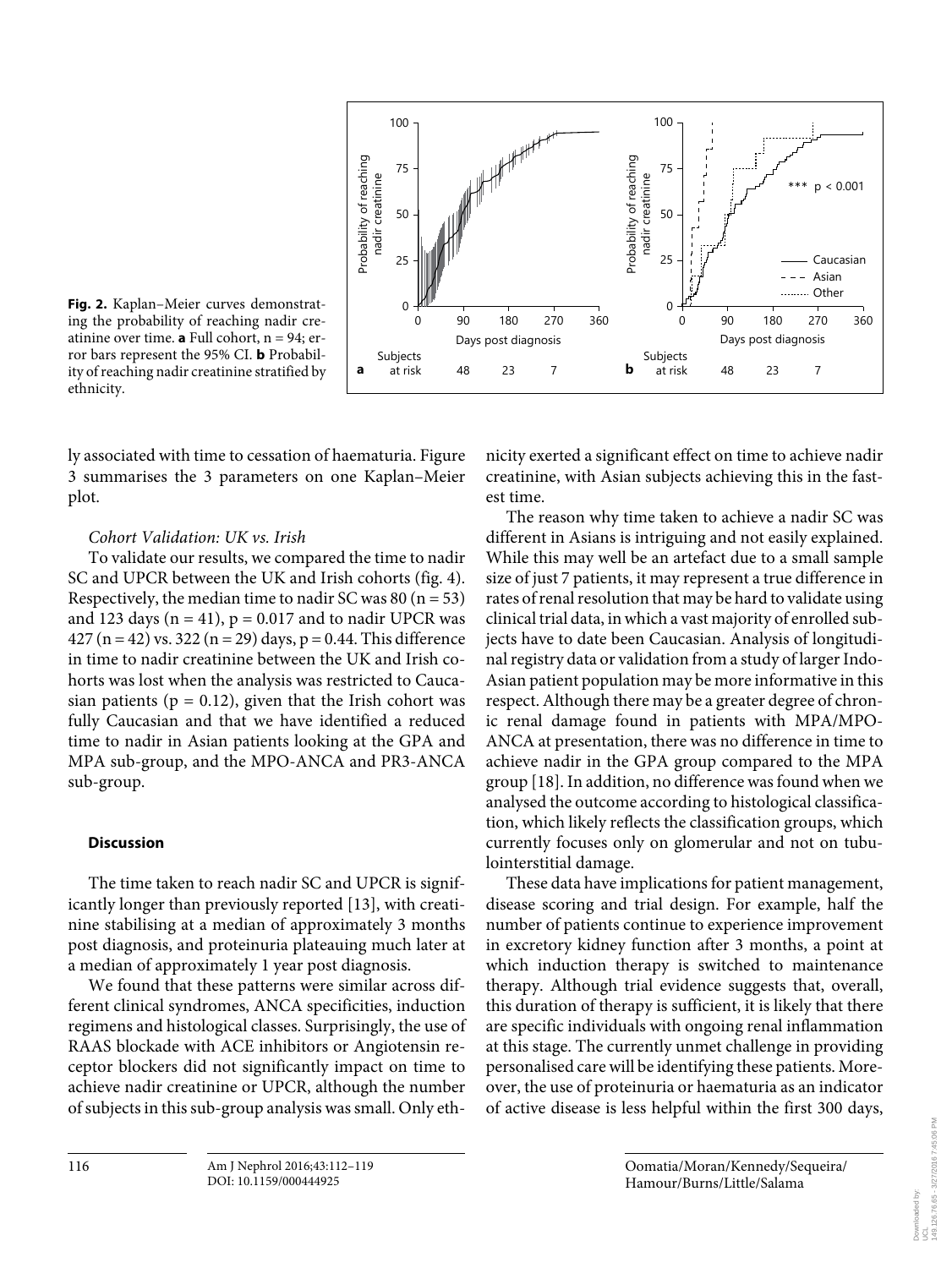| Sub-group                     | Number               | Nadir PCR,<br>mg/mmol,<br>median (IQR) | Time to nadir<br>PCR, days,<br>median (95% CI) | Log-rank test,<br>p value |
|-------------------------------|----------------------|----------------------------------------|------------------------------------------------|---------------------------|
| All patients                  | 71                   | $23(10-39)$                            | 346 (205–487)                                  |                           |
| Gender                        |                      |                                        |                                                | 0.60                      |
| Male                          | 38                   | $26(14-49)$                            | 321 (222-420)                                  |                           |
| Female                        | 33                   | $18(10-37)$                            | $427(242 - 611)$                               |                           |
| Race                          |                      |                                        |                                                | 0.50 (comparing all 3     |
| Caucasian                     | 54                   | $23(10-50)$                            | 346 (255-437)                                  | groups)                   |
| Asian                         | 6                    | $17(10-34)$                            | $274(0-674)$                                   |                           |
| Other                         | 11                   | $20(10-37)$                            | 445 (209-681)                                  |                           |
| Diagnosis                     |                      |                                        |                                                | 0.25                      |
| <b>MPA</b>                    | 45                   | $23(10-47)$                            | 346 (174-518)                                  |                           |
| <b>GPA</b>                    | 26                   | $19(10-32)$                            | 349 (167-531)                                  |                           |
| <b>Biopsy</b> findings        | 0.18 (comparing only |                                        |                                                |                           |
| Not done                      | $20\,$               | $27(10-62)$                            | 240 (179-301)                                  | the groups with           |
| All biopsied                  | 51                   | $20(10-37)$                            | 427 (290-564)                                  | known biopsy results)     |
| Crescentic                    | 19                   | $18(10-49)$                            | 571 (353-789)                                  |                           |
| Mixed                         | 17                   | $28(10-41)$                            | $231(161-301)$                                 |                           |
| Sclerotic                     | 5                    | $23(10-59)$                            | 274 (177-371)                                  |                           |
| Focal                         | 10                   | $19(12-35)$                            | 287 (208-366)                                  |                           |
| <b>ANCA</b>                   |                      |                                        |                                                | 0.34 (comparing all 3     |
| <b>MPO</b>                    | 39                   | $23(10-49)$                            | $346(181 - 511)$                               | groups)                   |
| PR3                           | 28                   | $20(10-33)$                            | 349 (158-540)                                  |                           |
| Negative                      | 4                    | $17(10-35)$                            | $287(0-771)$                                   |                           |
| Induction regime®             |                      |                                        |                                                | 0.58                      |
| Cyclophos                     | 63                   | $21(10-38)$                            | 370 (213-527)                                  |                           |
| Non-cyclo                     | 6                    | $32(16-130)$                           | $156(0-351)$                                   |                           |
| Steroid induction $\triangle$ | 0.48                 |                                        |                                                |                           |
| Methylpred                    | 45                   | $23(11-39)$                            | 442 (328-556)                                  |                           |
| Non-methyl                    | 23                   | $14(10-37)$                            | $226(162-290)$                                 |                           |
| Plasma exchange <sup>¥</sup>  |                      |                                        |                                                | 0.72                      |
| Yes                           | 21                   | $21(10-37)$                            | 321 (196-446)                                  |                           |
| No                            | 48                   | $22(10-44)$                            | $421(241-601)$                                 |                           |
| ACEi/ARB use?                 |                      |                                        |                                                | 0.11                      |
| Yes                           | 31                   | $20(10-38)$                            | 443 (246-640)                                  |                           |
| No                            | 40                   | $23(12-44)$                            | 293 (192–394)                                  |                           |

**Table 2.** Demonstrating actual nadir UPCR achieved and time to reach nadir with statistical analysis of time to reach nadir between subgroups

 ∞ This information was unavailable for 2 patients. Δ This information was unavailable for 3 patients. ¥ This information was unavailable for 2 patients.

meaning that to prevent or treat 'grumbling' subclinical renal inflammation and progression to ESRD in a significant number of patients [19], we may have to consider more aggressive biopsy policies early on following induction therapy. With respect to disease scoring with BVAS, our data support the concept that SC, proteinuria and haematuria should be regarded in the same fashion, scoring them at initial presentation only or at each visit. Finally, with respect to trial design, one could consider assessing change in SC at 6 months, but use of proteinuria

would require a later time point to better separate responders from non-responders.

 There are caveats to consider when interpreting these data. First, data were collected retrospectively, and a similar analysis using prospective clinical trial data where renal function has been very closely monitored may be helpful in confirming the results. Second, the frequency of testing may explain some of the difference between creatinine, proteinuria and haematuria data. There were numerous creatinine data points in our analysis, but less fre-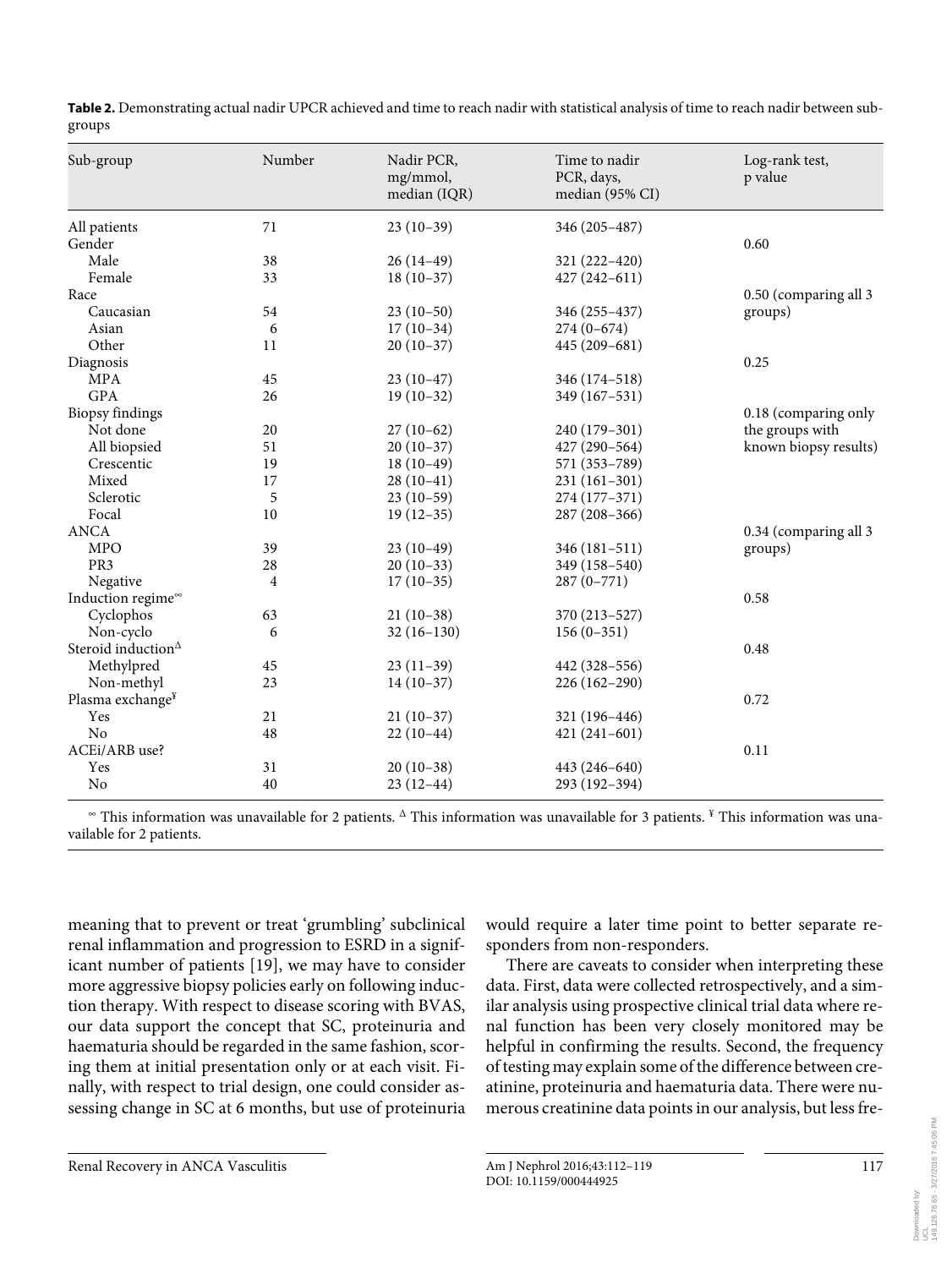

**Fig. 3.** Graphical comparison of time to nadir creatinine, nadir PCR and disappearance of haematuria in the study cohort. The dotted lines indicate 95% CIs.



**Fig. 4.** Comparison of all patients in the UK and Irish cohorts for time taken to achieve nadir SC and urine PCR.

quently documented assessments of urinary protein quantification and haematuria, which may mean that the time to proteinuria nadir and resolution of haematuria may be later on as a result of measurement artefact rather than true effect. However, it is also likely that the resolution of proteinuria and haematuria is delayed compared to SC as they represent different components of renal inflammation and repair, with the former predominantly reflecting glomerular disease activity, while the latter may include the effect of acute tubular injury which generally recovers more rapidly. Additionally, proteinuria and haematuria may persist due to significant focal glomerular

scarring or chronic tubular damage, while excretory renal function may be less affected in these settings. Finally, other reasons for haematuria may co-exist, which have not been considered in this analysis.

 Limited published data on resolution of urinary abnormalities in AAV exist. Using a smaller cohort of AAV patients, one study demonstrated that the time for haematuria resolution (divided into less than or greater than 90 days) was not predictive of eGFR at 1 year, while only pANCA and lower baseline eGFR were predictive of persistent haematuria, suggesting that persistent haematuria was more likely associated with chronic rather than active damage. Analysis of the persistence of proteinuria was limited, as only dipstick results were analysed [11]. Magrey et al. [12] reported complete resolution of haematuria in 19 patients treated for MPO-ANCA-associated crescentic glomerulonephritis within 4 months of treatment, whereas, more in keeping with our findings, Lilliebladh et al.[13] demonstrated prolonged haematuria in long-term remission patients, with half the number of subjects displaying haematuria for more than 6 months and a quarter of them showing persistent haematuria at a median of 38 months follow-up.

 Overall, our data show that the time taken to achieve a levelling off of urinary abnormalities is considerably prolonged and the time taken to achieve a stable nadir creatinine is also later than other markers of disease activity. Timely diagnosis of sub-clinical, smouldering or relapsing ANCA associated glomerulonephritis may therefore require a more aggressive biopsy policy, so that prompt intervention may be initiated with the aim of preventing progression to ESRD, seen in half the number of these patient cohorts and often considered to be due to a progression of established chronic kidney disease.

## **Disclosure Statement**

 M.A.L. supported by Science Foundation Ireland (grant 11/Y/ B2093). A.O. is an NIHR academic clinical fellow.

## **Acknowledgements**

 We are grateful to the UKIVAS and Rare Kidney Disease steering committees for permitting analysis of UKIVAS recruited cohorts.

## **Conflicts of Interest**

None of the authors have any conflicts.